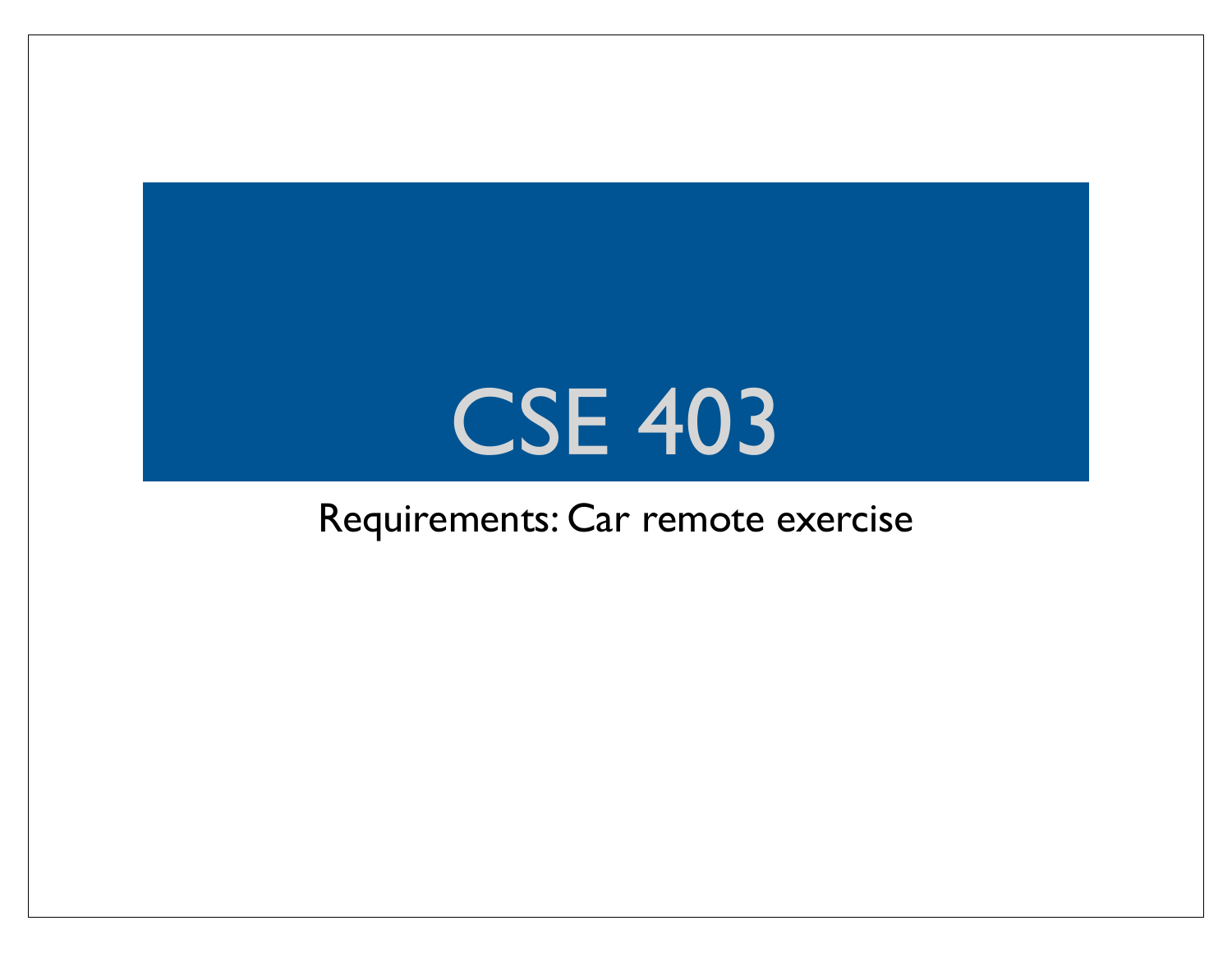#### **Exercise**

- Remote with 3 buttons (B1, B2, B3)
- Car detects press at 30 yards
- Car detects remote within 4 feet
- Keyless ignition system



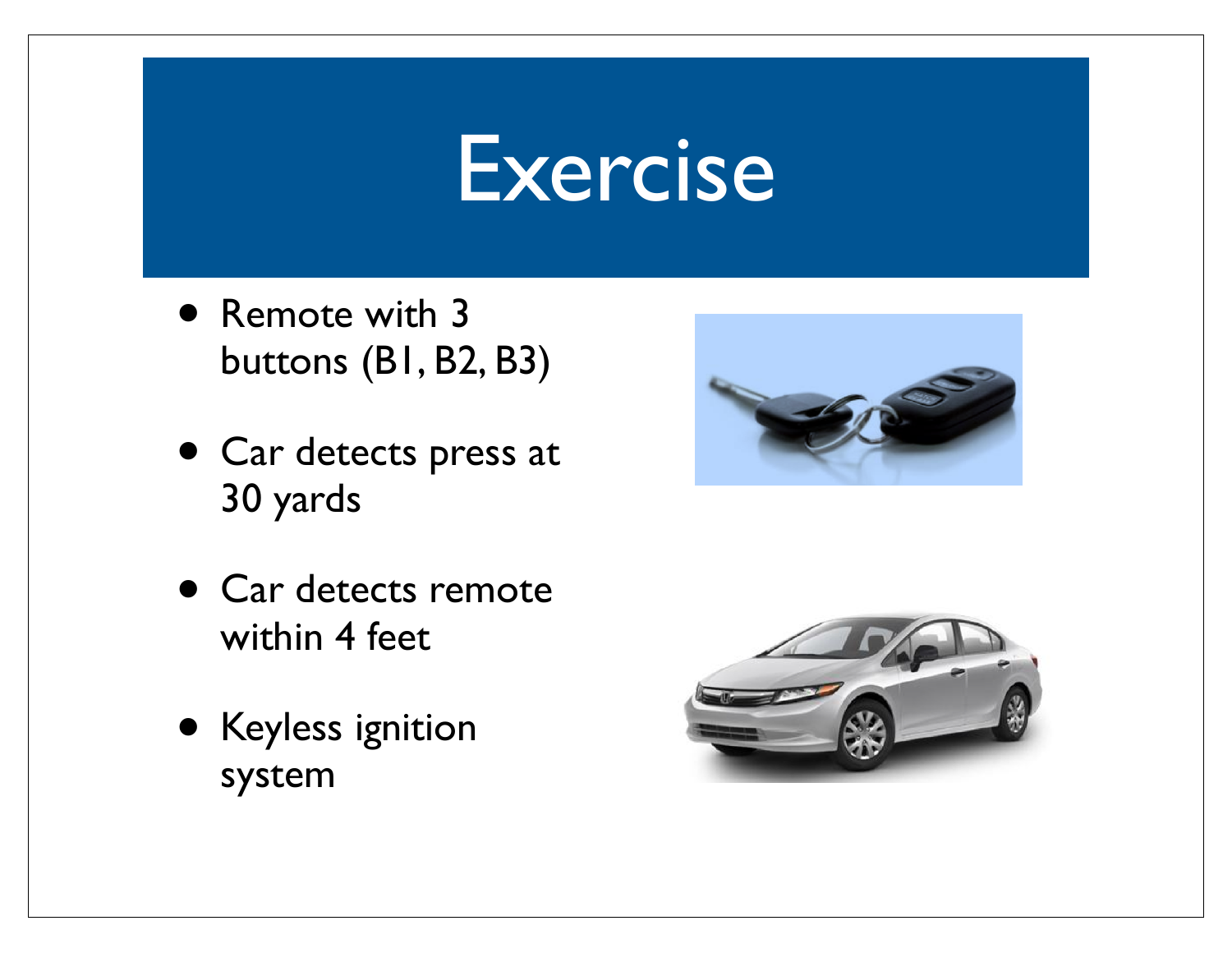The problem (assignment)

- Define requirements for
	- Locking the doors
	- Unlocking the doors
	- Opening the trunk
- Specify four additional features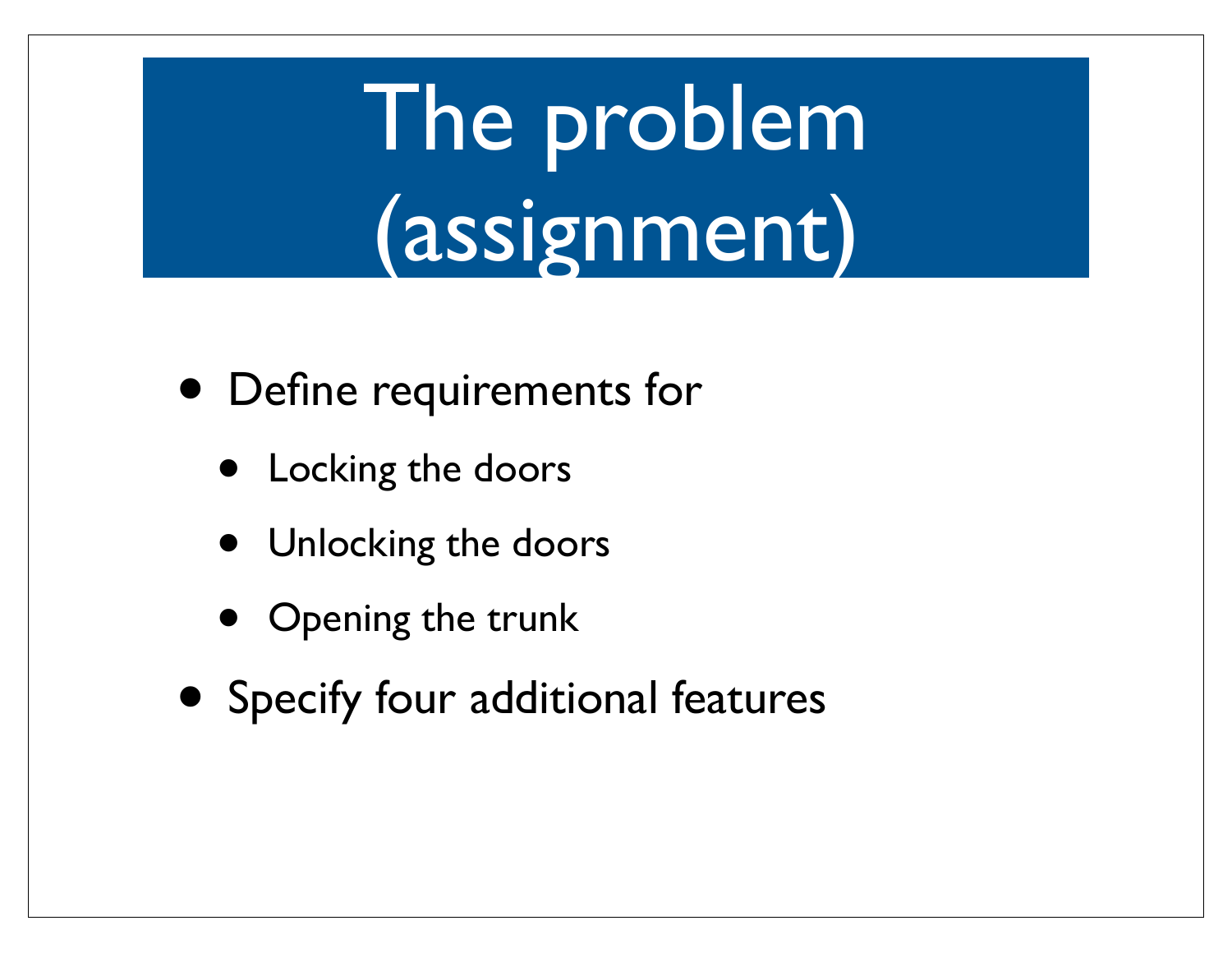# Lock, unlock, trunk

- Click B1: Lock all doors, hazard lights flash twice
- Click B2: Unlock driver's side door
- Double click B2: Unlock all doors
- Hold B2: Pops trunk (if car is in park mode)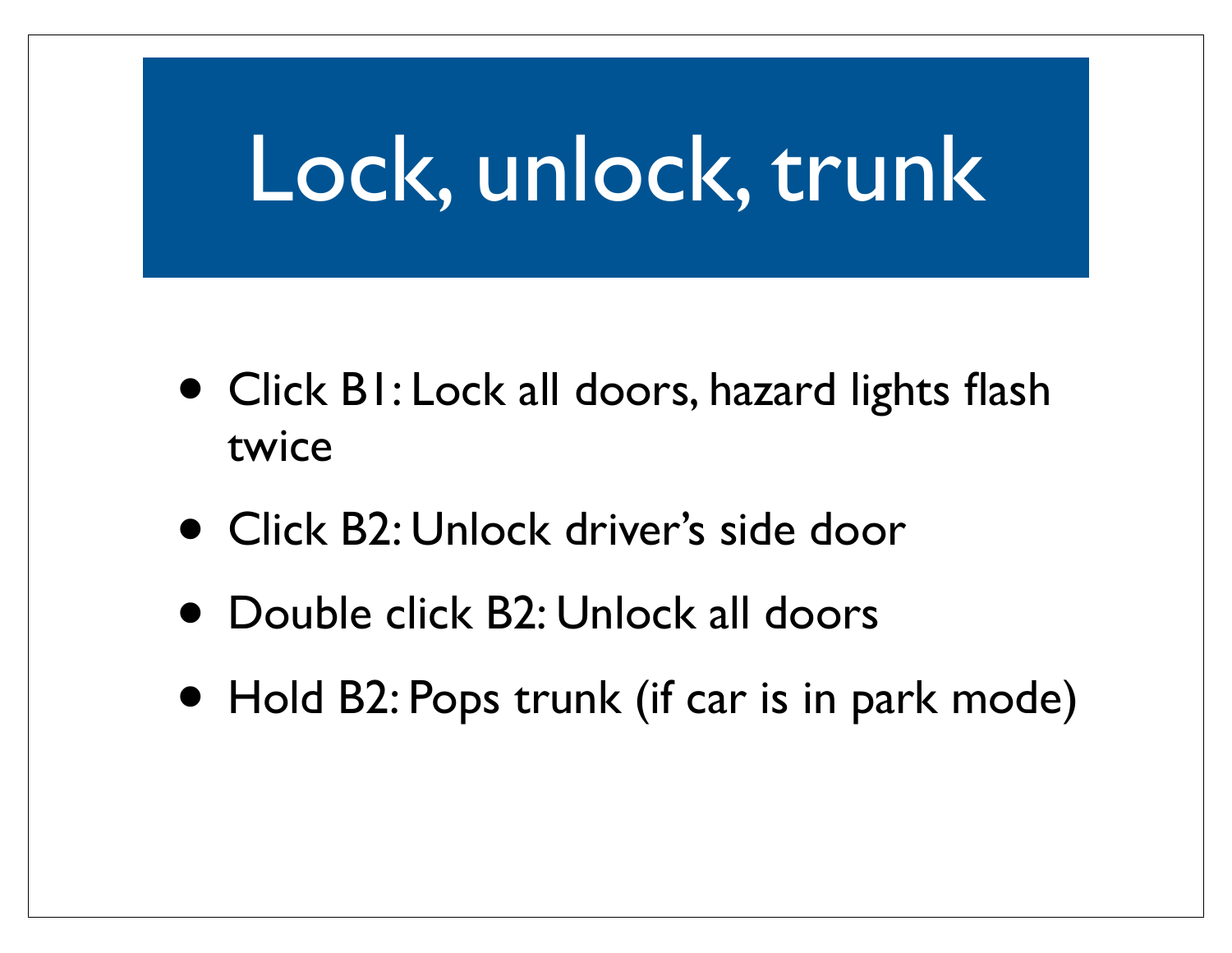# Security

- Hold B3 for I second: Sound horn, flash lights AND sets warning state  $=$  on
- Triple click B3: if (warning state  $==$  on) { stop horn and flashing; warning state  $=$  false  $\}$
- If key is further than 4 feet from car AND car engine is on { lights flash AND horn sounds } // warns driver when walking away from running car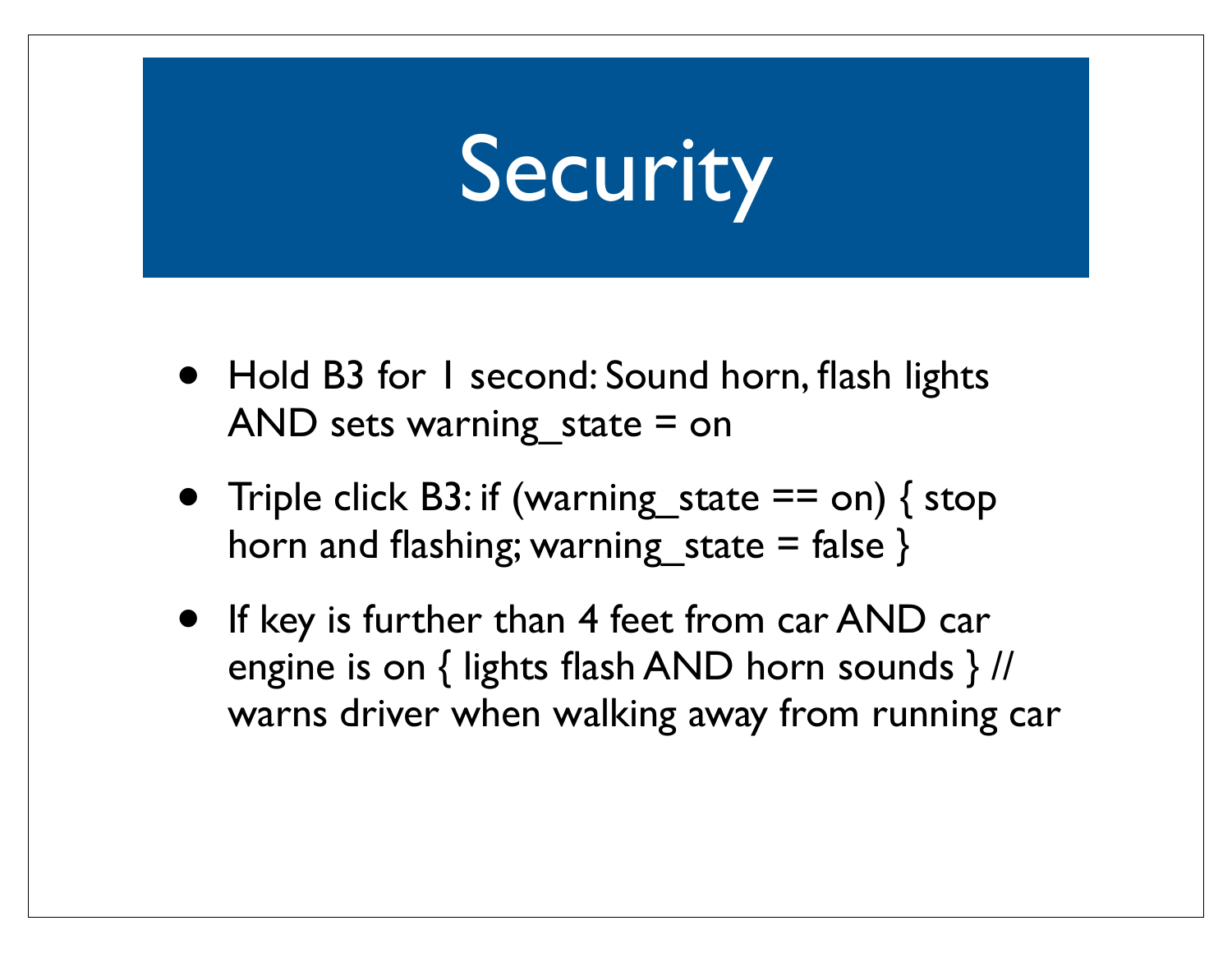# Seat configuration

- Holding B1 and clicking B3: record current driver/seat/mirror configuration as "C1", car beeps once
- Holding B2 and clicking B3: record current driver/seat/mirror configuration as "C2", car beeps twice
- Single clicking B3 adjust driver's seat configuration to config I (only works when car is not running)
- Double clicking B3 adjust driver's seat configuration to config 2 (only works when car is not running)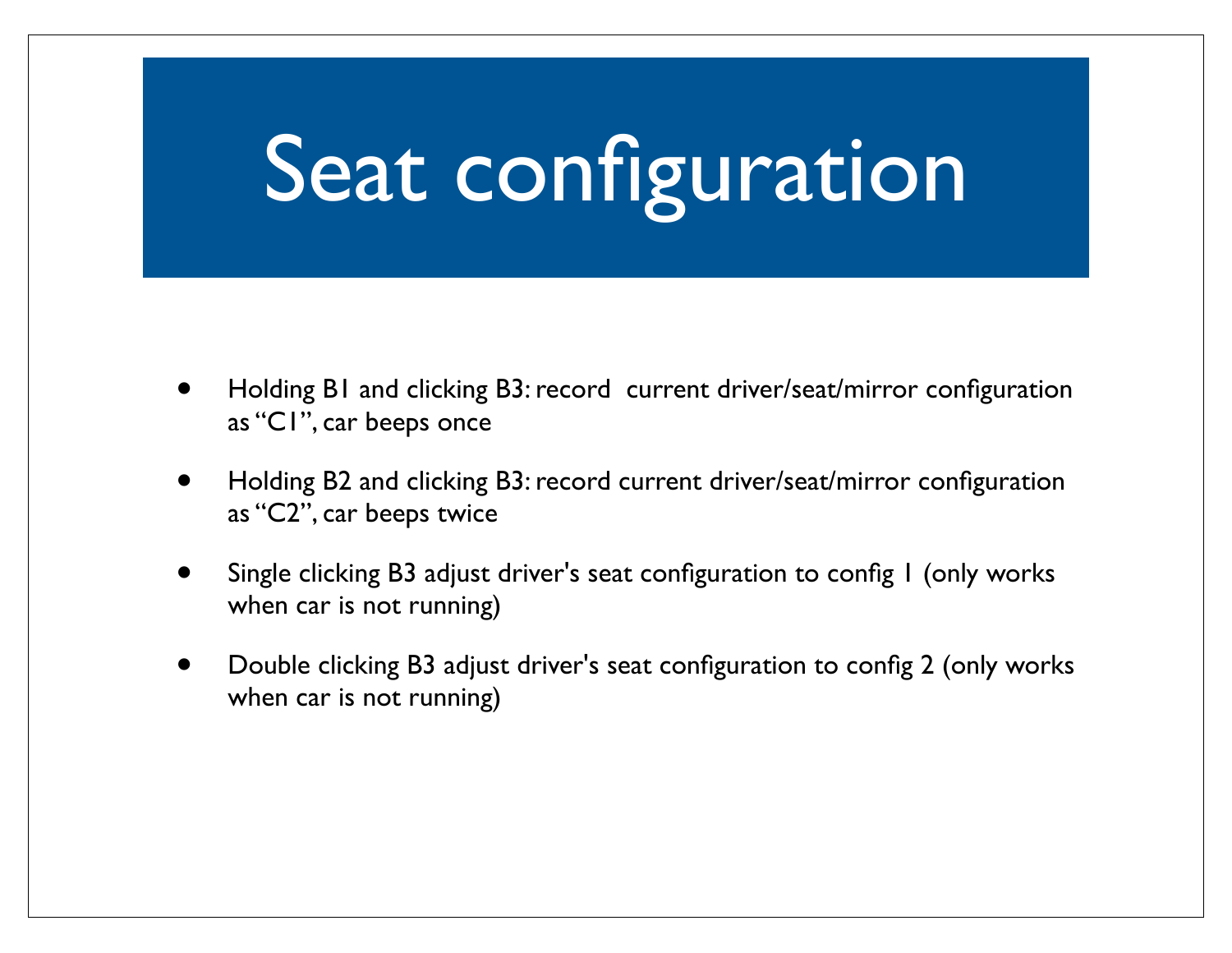

- Click  $==$  depress and release button in  $\Lambda$  sec (double click  $==$  clicking twice, triple click  $==$  clicking 3 times
- Operation range: 20' distance seems too restrictive for detecting button actions. If the car can receive the signal, it should work
- Hints: button 1 is about unlocking/opening, button 2 is about locking/ closing, button 3 is for special functions
- Issues:
	- Adjusting to a seat configuration is hazardous to a tall person if a configuration is for a small person. (Also, should seats adjust if warning state  $==$  on?)
	- Is clicks of .1 sec correct? Is holding 1 second the right amount to set of security warning?
	- Accidental B3 clicks?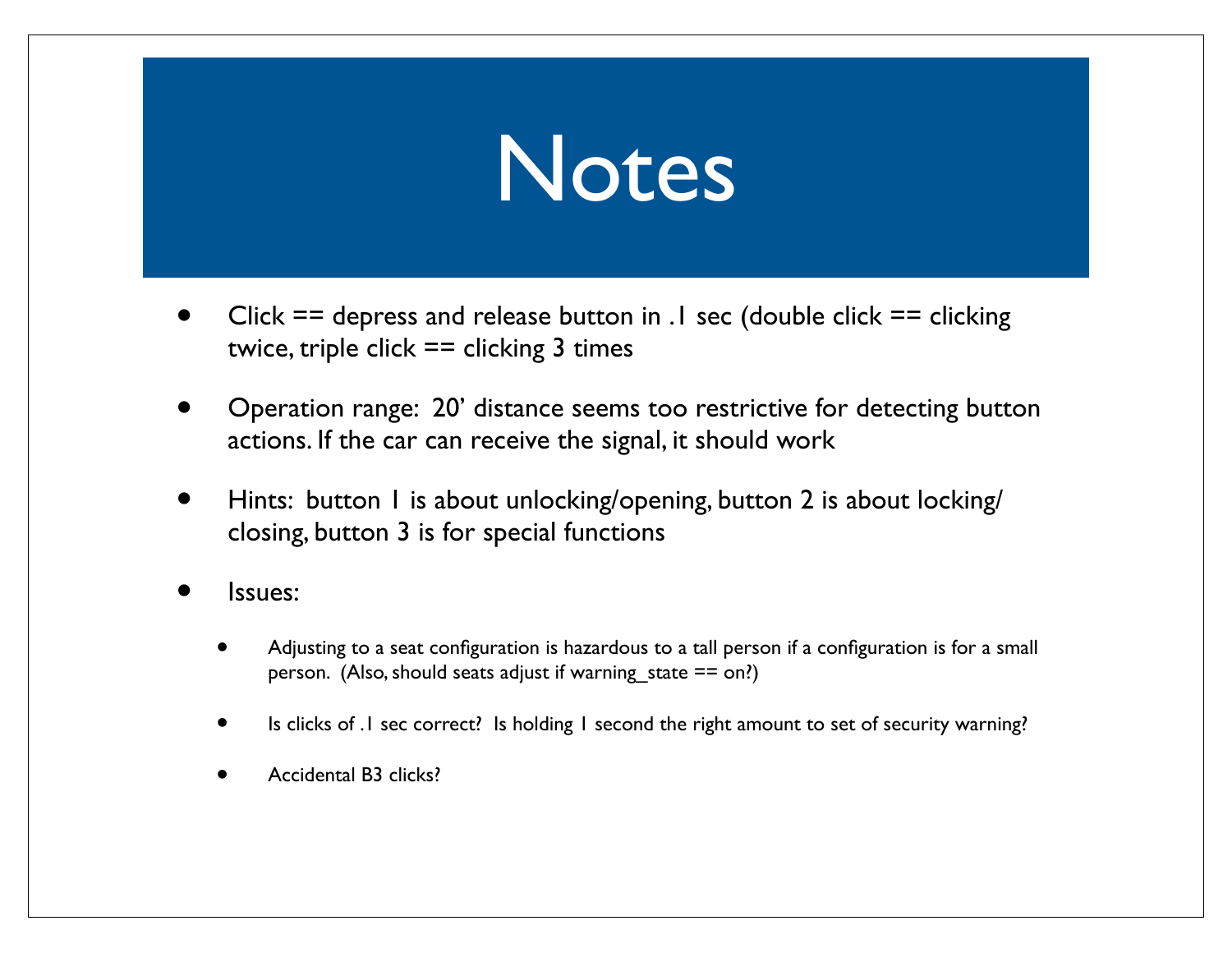#### **Comments**

- "Simultaneously pressing all three buttons..."
- Pressing B1 locks doors when unlocked, unlocks doors when locked. Horn and lights flash when B1 is pressed
- Horn sounds vs. flashing lights
- Missing feature: Unlocking just the driver's door?
- Continuously pressing a button causes....
- If the key is not within 4 feet, the car will not start. If it's running, it will stop, lock the steering wheel, and lock the doors.
- If the remote is running out of battery and the car is within 4 feet, it will send a signal to the car to show a low-battery message.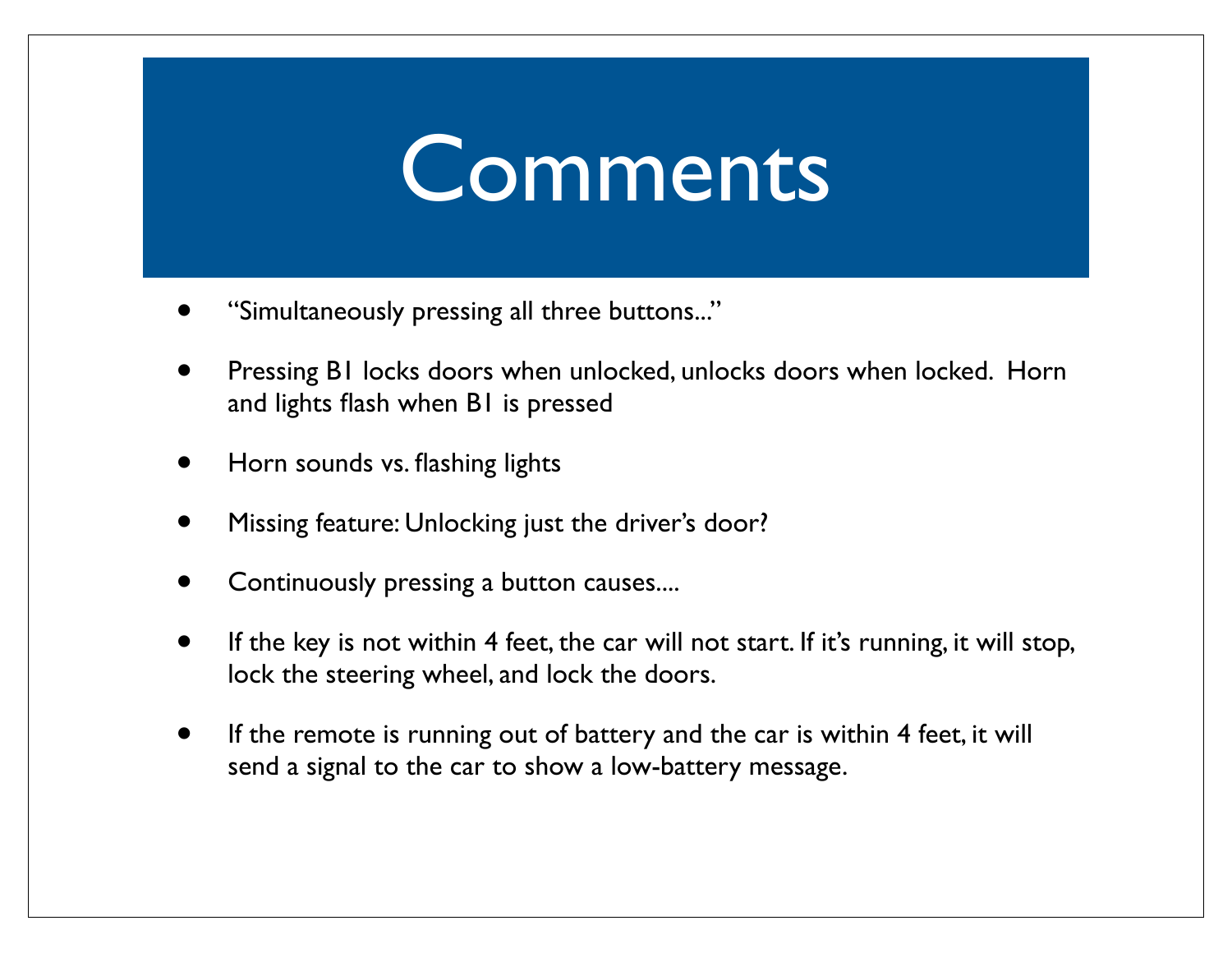### More comments

- The remote has an alarm and vibration function which will be triggered if the car is broken into, or moved forcefully.
- Ability to pop trunk with B3; Alternatively start car with B3
- Alarm Auto-off: When the user is close to the vehicle, the alarm will disengage.
- To remote start: press and hold B3 for a full second to start the engine and turn on the headlights. After two minutes it will turn off unless it detects the remote within 4 feet of the car. If anyone tries to put the car in gear or touches the brakes/gas the engine will shut off if the remote is not detected.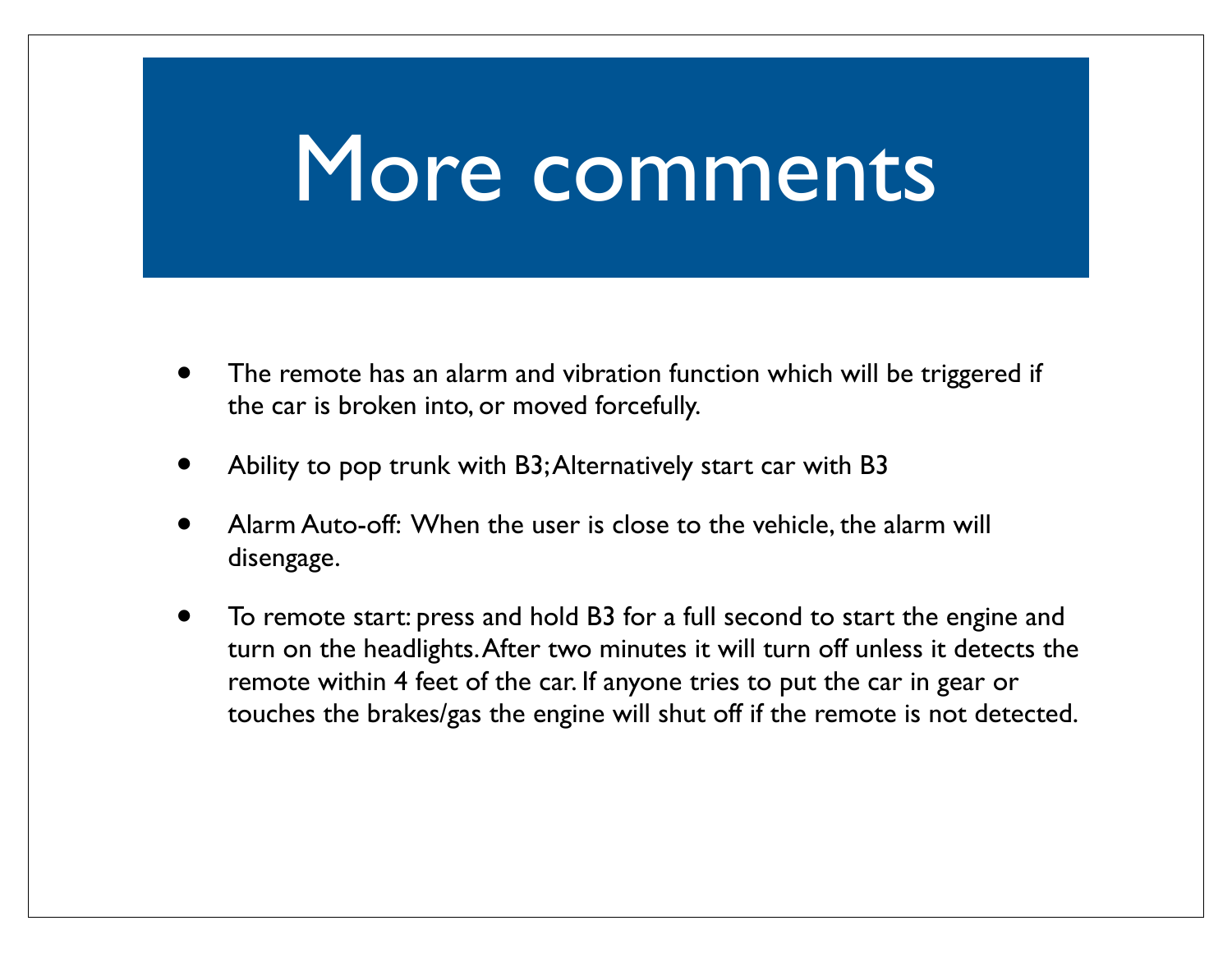#### More comments

- Doors automatically unlock when key is near; car enters unlocked state
- Door automatically locks when key is beyond 4 feet
- Car automatically shuts off if key is beyond 4 feet

Do we know when a key enters within 4 feet, is within 4 feet, leaves 4 feet, or is further than 4 feet?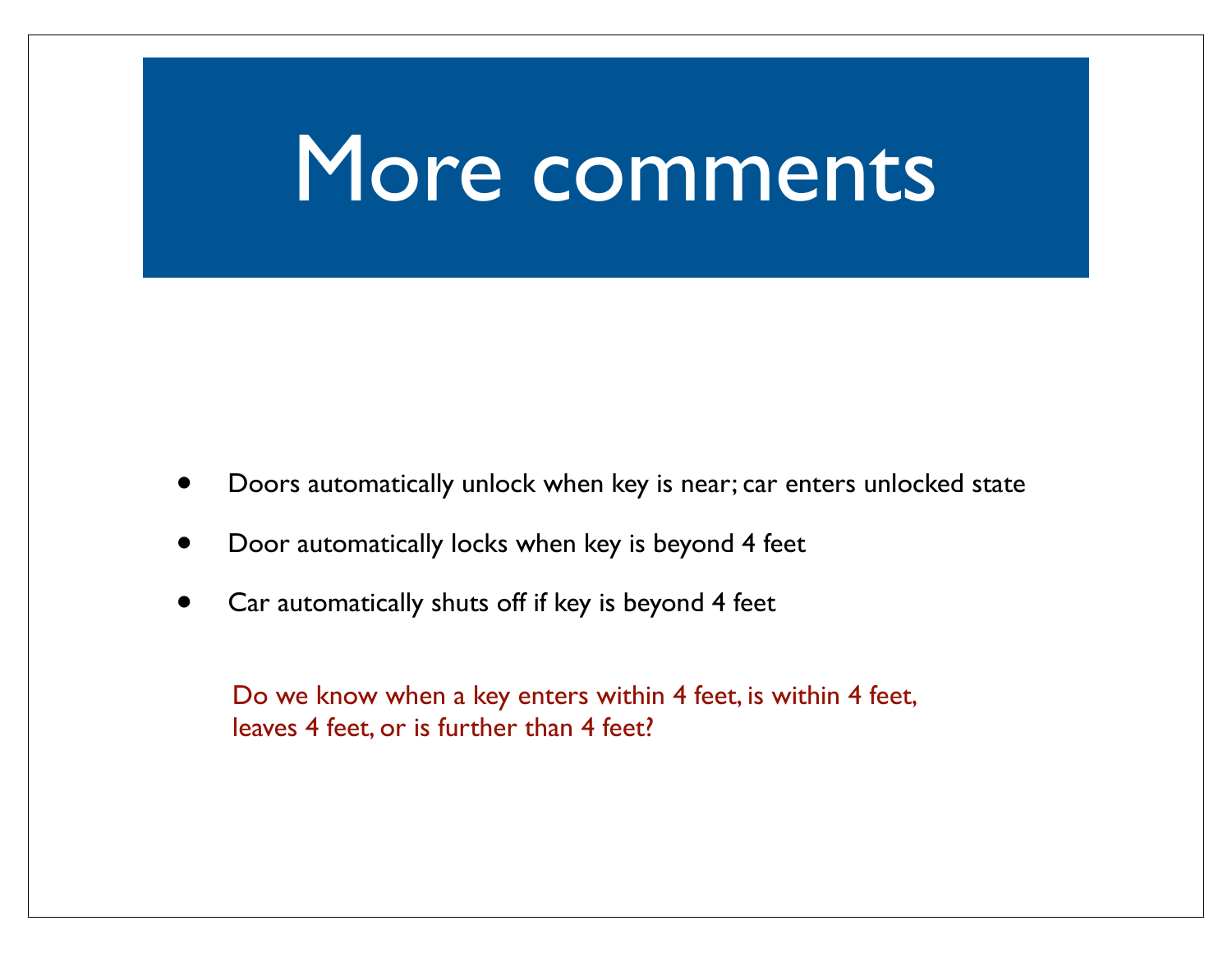## Still more comments

- What happens when there are two remotes? Interaction with the automatic features? (Automatically lock the doors when key is more than 4 feet away)
- Keyless start, remote start, and distance sensing seem more problematic because they are new/novel features
- Unintended **feature interactions** (e.g. remote start and engine shut down or warning when key not near car)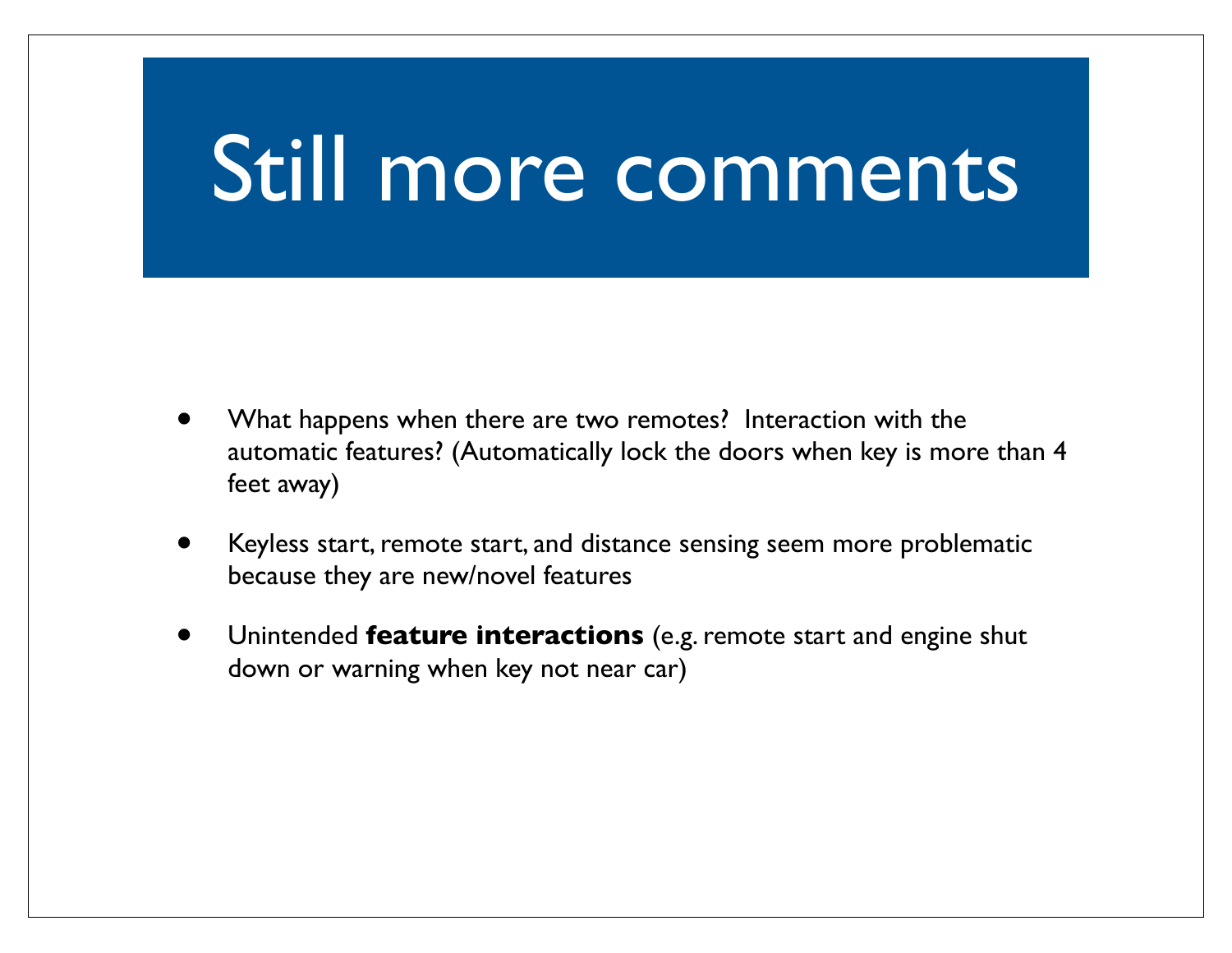# Feature interaction problem

- Mac OS  $X$  (as of "Lion") autosaves files and creates recoverable versions
- Explicit saves no longer needed! Can find history of older versions (Sounds good!)
- However, what happens if you want to discard your current changes? (You now need to explicitly revert to set the current version to the last change)

| Keynote                                   | <b>File</b>                                                                                         |                                                                     | Edit Insert Slide      |  | Format                 |
|-------------------------------------------|-----------------------------------------------------------------------------------------------------|---------------------------------------------------------------------|------------------------|--|------------------------|
| <b>NH</b><br>Open Save Prin<br><b>New</b> | New                                                                                                 | Open<br><b>Open Recent</b>                                          | New from Theme Chooser |  | жN<br>жO               |
| Slides<br>1                               | Close<br>Save                                                                                       | <b>Duplicate</b><br>Rename<br>Move To<br><b>Revert To</b><br>Export |                        |  | жw<br>ଞS<br><b>介出S</b> |
|                                           | <b>Reduce File Size</b><br><b>Record Slideshow</b><br>Clear Recording<br>Choose Theme<br>Save Theme |                                                                     |                        |  |                        |
|                                           |                                                                                                     | Print                                                               |                        |  | æР                     |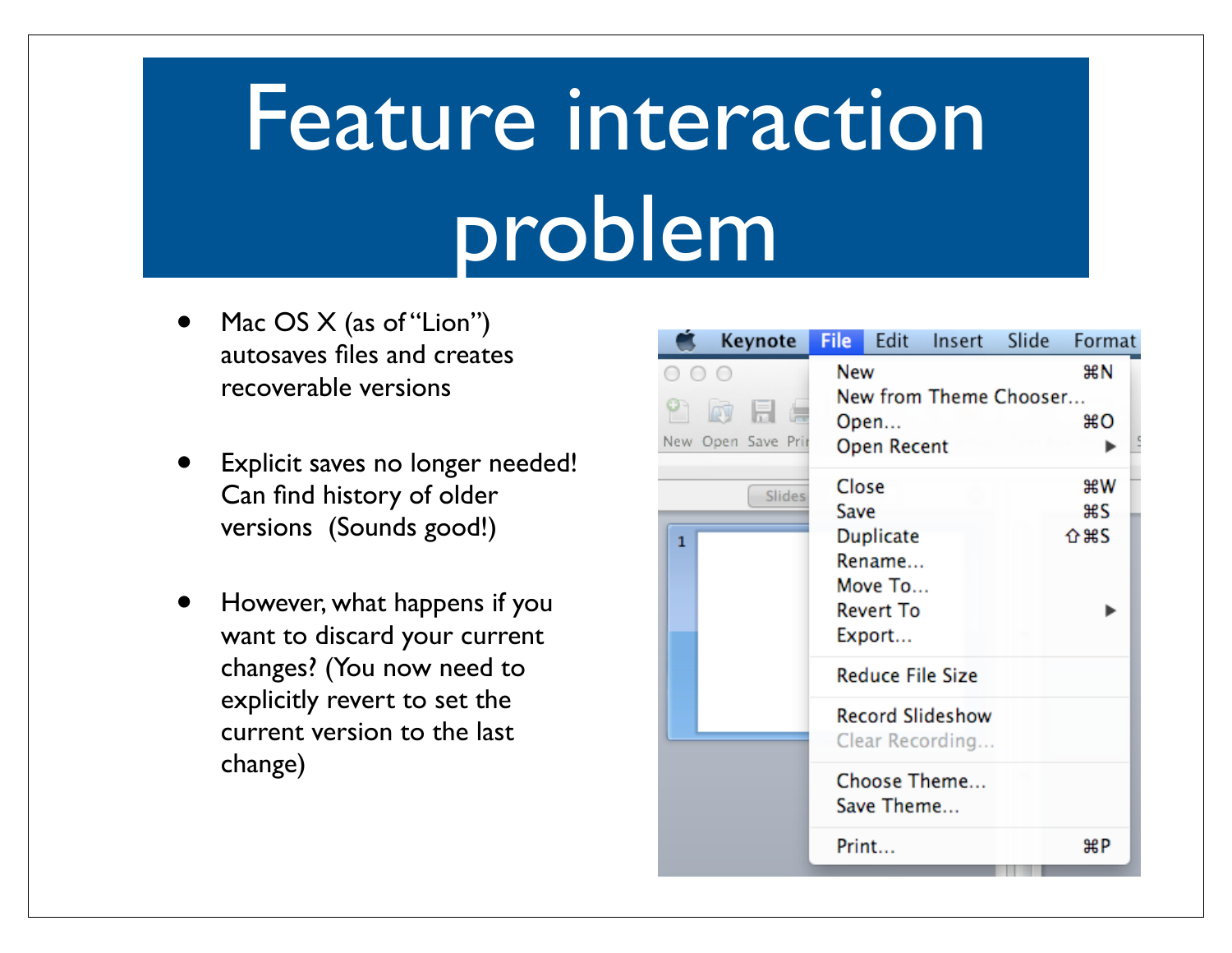